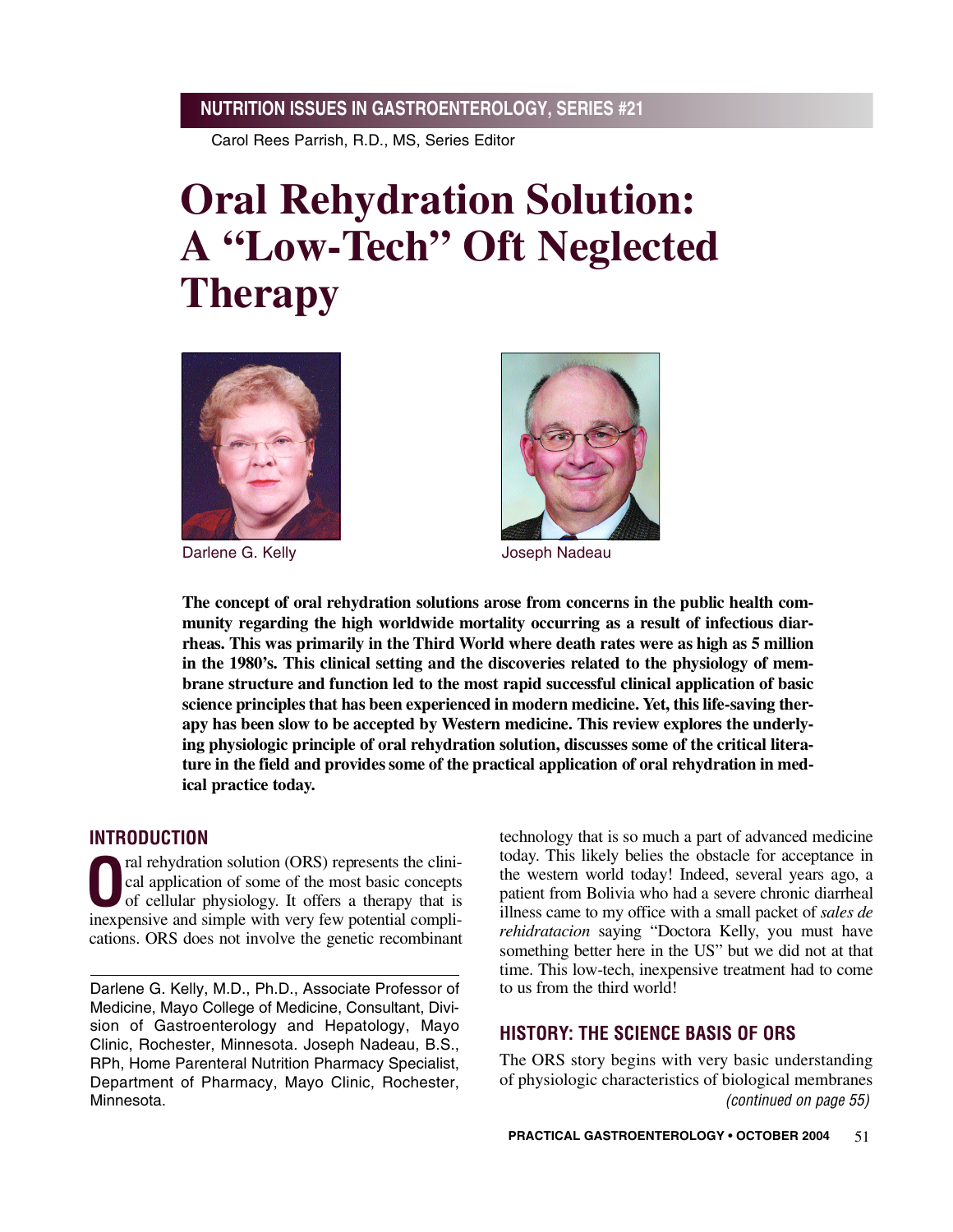#### *(continued from page 51)*

that evolved over the course of three centuries, with marked advances in the mid-20th century. As early as 1938, a cell surface consisting of proteins and lipids was proposed as a barrier to diffusion into cells (1). Membranes consist of a bimolecular leaflet made up of a double layer of phospholipids with their hydrophilic heads oriented toward the outsides and the hydrophobic fatty acid chains oriented inwards (2). Embedded within these lipids are proteins that act as enzymes and antigens, as well as carriers and channels for transport of electrolytes, nutrients and water.

# **MECHANISMS OF FLUID AND ELECTROLYTE ABSORPTION**

Within the small intestine absorption and secretion occur as a result of specialized mechanisms located within the cells of the villus tips and the crypt cells, respectively. The basolateral membranes of the enterocytes have unique transport features that differ from those of the luminal surface. In all intestinal cells, there is a sodium-potassium activated ATPase pump embedded in the basolateral membrane that maintains the low intracellular sodium concentration by pumping sodium out toward the circulation and potassium into the enterocytes. Simultaneously, the basolateral membrane allows sodium and potassium to enter the cells via a sodium-potassium-chloride co-transport mechanism, and a potassium channel allowing potassium to leave the cells into the blood. In the secretory cells there is a luminal cyclic-AMP chloride channel that is responsible for chloride secretion into the intestinal lumen. The synchronization of these transport mechanisms is critical to the maintenance of chloride secretion.

Electrolyte absorption by the enterocytes of the villus tips involves luminal permeability to sodium resulting from various mechanisms. Each segment of the intestine has somewhat different characteristics of permeability. Within the jejunum, ileum and proximal colon there is coupling of sodium absorption with extrusion of hydrogen ions into the intestinal lumen. Because the sodium-potassium-ATPase pump in the basolateral membrane maintains the steep inwardly directed sodium gradient, net sodium absorption is favored. Additionally, within the small intestinal cells there is a co-transport system linking sodium transport

to that of glucose and amino (3,4,5). A carrier within the luminal membrane transfers one sodium ion along with a single glucose molecule. A similar sodiumamino acid carrier has been identified in intestinal cells. Maintenance of a downhill sodium gradient by the basolateral sodium-potassium-ATPase pump is critical for the proper transport of these nutrients. Conversely, one can think of these organic compounds as driving forces for sodium absorption. Water is transported paracellularly as a result of the osmotic gradient. The osmolarity of ions and molecules in stool water is identical to that of plasma  $(6)$ .

When glucose is present within the intestinal lumen, sodium and water absorption is increased. This transport is stimulated up to a glucose concentration of about 50 mM, a level at which jejunal sodium absorption is increased by fourfold and water absorption by six fold (7,8,9). Within the ileum this concentration of glucose increases sodium and water absorption by two to three times (7).

## **THE CHOLERA STORY**

Cholera is the most severe diarrheal disease known to man. The first pandemic of cholera occurred in 1817 in the Indian subcontinent. By the 1830s, another pandemic had reached western Europe, and in 1866 there was an epidemic in New York (10). It is endemic in Southeast Asia, the Indian subcontinent, Africa and most recently in South America where it is found in aquatic environments. Summertime seafood-associated cholera cases occur sporadically in the United States.

Cholera occurs as a result of the bacterium *Vibrio cholerae.* The Vibrio releases a protein toxin that binds irreversibly to a ganglioside receptor of intestinal epithelial cells and does not enter the blood stream (11). The result of the toxin is stimulation of chloride and bicarbonate secretion via its effect on cyclic AMP within the enterocytes. Of clinical importance, the glucose-sodium co-transport of enterocytes is not altered by the toxin.

Cholera is characterized by vomiting and by voluminous diarrhea, often called rice-water diarrhea, as it has the appearance of water arising from soaking rice. Fluid losses in these cases can amount to 500–1000 mL/hour (10). Severe dehydration results and about half of untreated severe cases succumb from vascular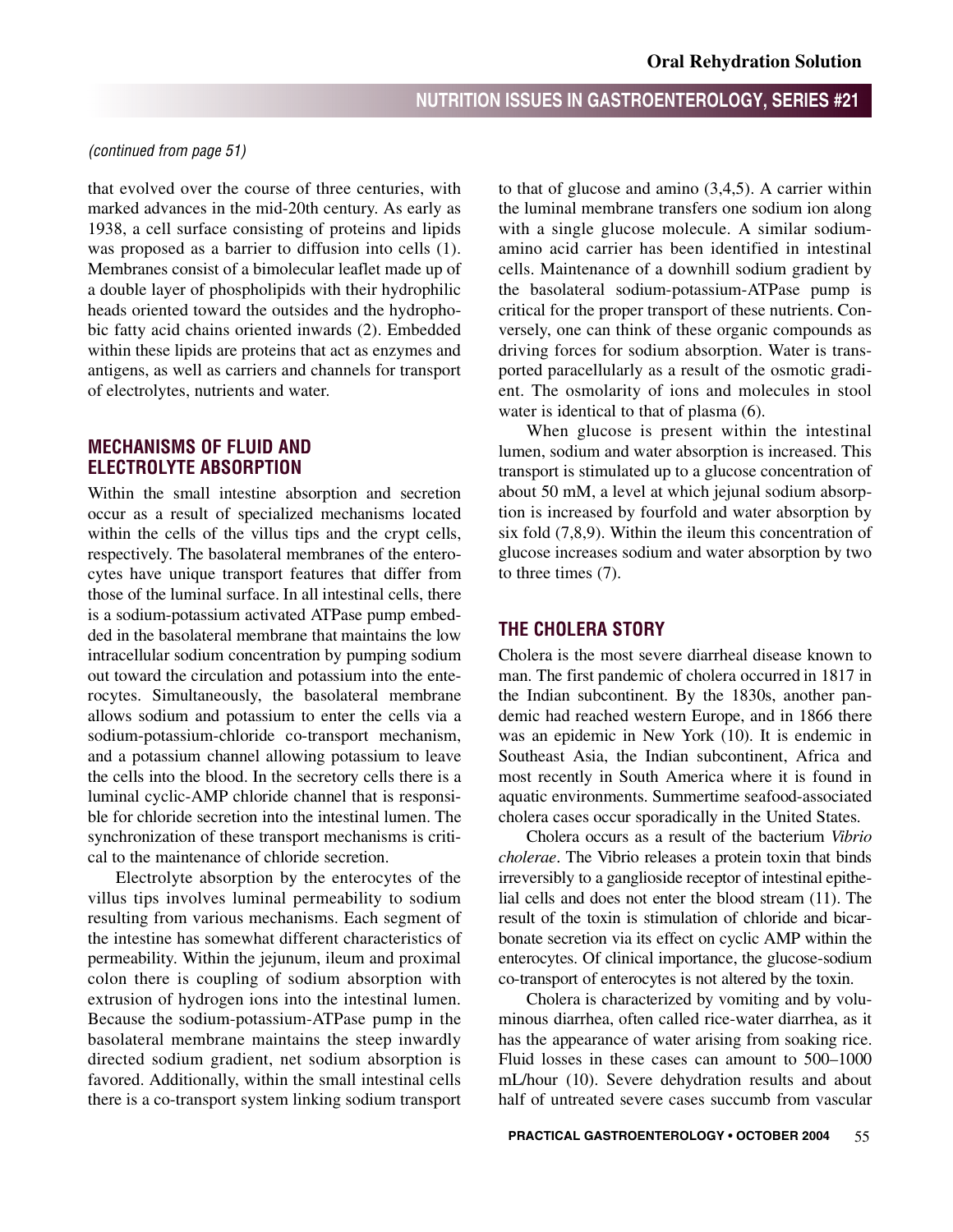|                                                      | Carbohydrate<br>(Gm/L)               | Sodium<br>mEq/L | Potassium<br>mEq/L | Base<br>mEq/L | <b>Osmolarity</b><br>(mosm/L) |
|------------------------------------------------------|--------------------------------------|-----------------|--------------------|---------------|-------------------------------|
|                                                      |                                      |                 |                    |               |                               |
| <b>WHO/UNICEF ORS Formulae</b><br>"Standard Formula" | 20 (glucose)                         | 90              | 20                 | 30            | 310                           |
| "Reduced-Osmolarity Formula"                         | 13.5 (glucose)                       | 75              | 20                 | 30            | 245                           |
| <b>Rehydration Solutions</b>                         |                                      |                 |                    |               |                               |
| CeraLyte 70 (Cera Products)<br>CeraLyte 90           | 40 (rice starch polymers)            | 70<br>90        | 20<br>20           | 30<br>30      | 220-235<br>260                |
| Equalyte (Ross)                                      | 30 (dextrose, fructooligosaccharide) | 78.2            | 22.3               | 30            | 290                           |
| Jianas Brothers ORS                                  | 20 (glucose)                         | 90              | 20                 | 10            | $300+$                        |
| Liquilyte (Gerber)                                   | 25 (dextrose)                        | 45              | 20                 | 30            | 250                           |
| Pedialyte (Ross)                                     | 25 (glucose or dextrose, fructose)   | 45              | 20                 | 30            | 250                           |
| Rehydralyte (Ross)                                   | 25 (dextrose)                        | 75              | 20                 | 30            | 310                           |
| <b>Other Fluids</b>                                  |                                      |                 |                    |               |                               |
| Gatorade (powdered)                                  | 58 (fructose, sucrose, & glucose)    | 20              | 3                  | 3             | 330-380                       |
| Prune Juice                                          | (fructose, glucose, sucrose          | $\mathbf{0}$    | 0                  | $\mathbf{0}$  | 1265                          |
| Apple Juice                                          | (fructose, glucose, sucrose)         | 3               | 32                 | 0             | 680                           |
| Colas Regular                                        | (fructose, sucrose)                  | $\overline{2}$  | 0                  | 13            | 550-700                       |
| <b>Colas Diet</b>                                    | $\mathbf{0}$                         | $\overline{c}$  | $\mathbf{0}$       | 13            | 0                             |
| Tea                                                  | 0                                    | $0 - 10$        | 0                  | 0             | 18                            |
| Water                                                | $\Omega$                             | $0 - 10$        | $\mathbf{0}$       | 0             | $0 - 18$                      |
| $*$ Nota: Narmal pleama aamalaritu 975 905           |                                      |                 |                    |               |                               |

#### **Table 1: WHO/Unicef ORS Recommendations and Composition of ORS and Other Fluids\***

\*Note: Normal plasma osmolarity 275–295.

collapse, which can occur within hours of onset. Rapid, appropriate rehydration is the mainstay of therapy of cholera. In those with severe volume contraction, intravenous fluids are given rapidly. Even with intravenous fluid replacement, mortality may occur in up to 30% of cases. For those with less severe degrees of dehydration, oral fluid replacement can be used. The worldwide threat of cholera epidemics and of the resulting mortality led to the development of a research laboratory in Dacca, Pakistan (SEATO Pakistan Cholera Research Lab—later called the International Centre for Diarrhoeal Disease Research, Bangladesh). This endeavor was sponsored by the National Institutes of Health, the National Naval Medical Center and the Agency for International Development, in collaboration with the World Health Organization (WHO). The center was interested in a treatment that would be available from household food staples in the third world.

# **THE INTRODUCTION OF ORAL REHYDRATION SOLUTIONS (ORS)**

There are reports of oral replacement solutions being used in diarrheas for centuries with variable success. Some of these are described in ancient Hindu texts (12). The modern era of oral replacement of fluid and electrolytes in pediatric diarrheas had its beginnings in reports from Baltimore using sodium, potassium, chloride and lactate to replace losses in infantile diarrheas in the 1950's (13) with subsequent addition of sugar to spare protein. The science of ORS was advanced when Phillips and colleagues determined the composition of fluid lost in diarrhea (14). Addition of excessive amounts of carbohydrate to commercially available mixtures resulted in hypernatremia, probably as a result of their high osmolarity (15).

*(continued on page 58)*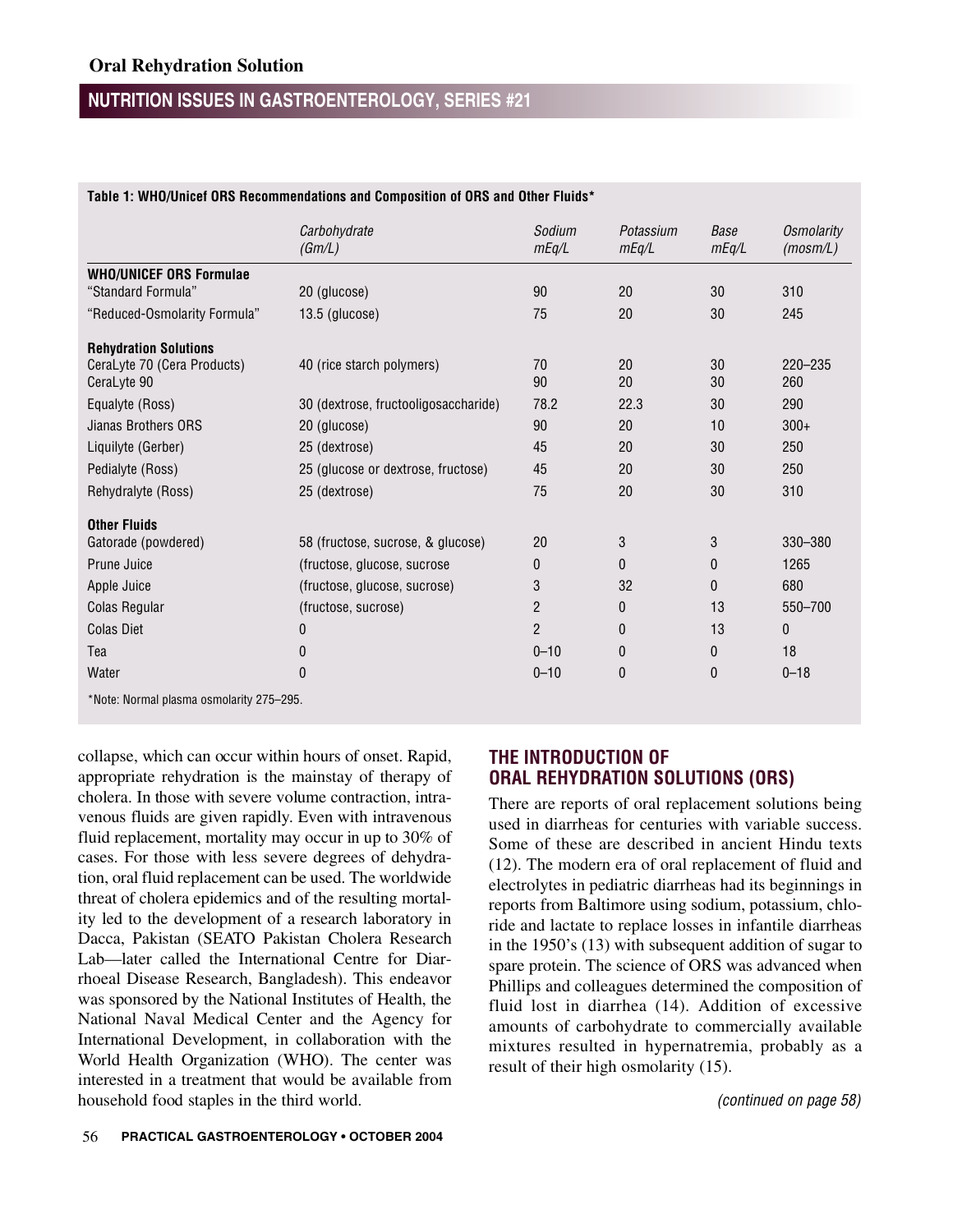### *(continued from page 56)*

As the understanding of the sodium glucose cotransporter developed, the true role of carbohydrate in the early oral replacement fluids could be appreciated. The addition of glucose improved absorption of sodium (thus of water transport) to effectively treat the diarrheas encountered in children. Perfusion studies of the effect of enteral glucose and electrolyte solutions in patients with cholera demonstrated that these solutions decreased stool output (16,17). Subsequently, oral rehydration therapy was proposed as a viable alternative for cholera in areas of the world with short supplies of intravenous fluids and needles forcing clinicians to deliver oral solutions to those with cholera. This reduced mortality rates to only  $3\%$  compared to  $30\%$  of those treated in other camps with intravenous fluids (18). Based on this evidence, WHO and UNICEF recommended a single standard ORS formula (Table 1) for all ages. Critical to these fluids was not only the concentration of carbohydrate and electrolytes, but also the osmolarity (~300 mosm/L). The dry ingredients were available in packets that were manufactured in more than 60 countries and were available to 30% of children who developed acute diarrhea, as of the early 1990's (19). In the US, more commonly premixed fluid forms slowly became available. It has been estimated that deaths due to diarrhea decreased by as much as 50% after introduction of ORS.

## **REFINEMENTS OF ORS FORMULAS**

Adding more glucose to standard ORS was initially thought to further increase sodium and electrolyte absorption, but it was found to be counterproductive and, frankly, dangerous given the effects of the high osmotic load in the small intestine. The intestine from the pylorus to the rectum acts as a dialysis membrane when one observes fluid shifts (6). Consequently, the high osmotic activity of various fluids actually increases diarrhea. (Case in point, the osmolarity of prune juice is ~1265 mosm/L!)

The role of osmosis as a driving force for intestinal absorption was incorporated into ORS formulations (20). The substitution of polymers of glucose for simple glucose would decrease the osmolarity of the solution while providing favorable ratios of glucose to sodium. Subsequently, research focused on the use of various starches as a source of glucose. Rice powder has been shown to effectively replace the standard glucose in ORS, decreasing stool output, duration of diarrhea, and requirements for intravenous fluids compared to the WHO ORS formula (21,22). Rice syrup solids have also been shown to promote greater absorption and retention of fluids and electrolytes than the glucose-based ORS (23). Because the hydrolysis of starch is relatively slow in the intestinal lumen compared to that of maltose or sucrose, starch provides a continuous supply of glucose for absorption under isosmotic conditions (dubbed a "glucose battery" by Field) (24).

In contrast to sucrose, starch provides the glucose to drive sodium and water absorption, but not at the expense of a large osmotic load that would actually cause fluid shifts into the lumen. It appears that the starch or glucose polymers not only replace fluid losses, but they also lessen diarrhea (24). Other grains, such as lentils (25) and wheat (26) have been tested. In the latter study, stool output of children with acute diarrheal illnesses was decreased significantly in those using ORS based on either rice or wheat when compared to glucose-ORS, but there is concern with the wheat based solution for those with co-existing celiac disease.

The addition of other substrates for enhanced sodium co-transport has been proposed including glutamine (27), alanine and glycine (29), but none of these has a therapeutic advantage in decreasing fluid output (thus diarrheal volumes) over standard ORS. This may be in part due to the increased osmolarity that occurred with such additions. The addition of proteins would also be expected to work similarly, but at much greater expense.

# **THE "NEW" WHO ORS**

Recent developments in ORS formulas are related to concern that the sodium concentration of the standard ORS was too high at 90 mEq/L and was occasionally associated with hypernatremia. The European Society of Paediatric Gastroenterology and Nutrition recommended an ORS containing 60 mEq/L of sodium and an osmolarity between 200 and 250 for children in developed countries who are not malnourished (29). Subsequently WHO recommended a replacement for the standard ORS using a new formulation containing 60–75 mEq/L sodium and glucose ranging from 75-90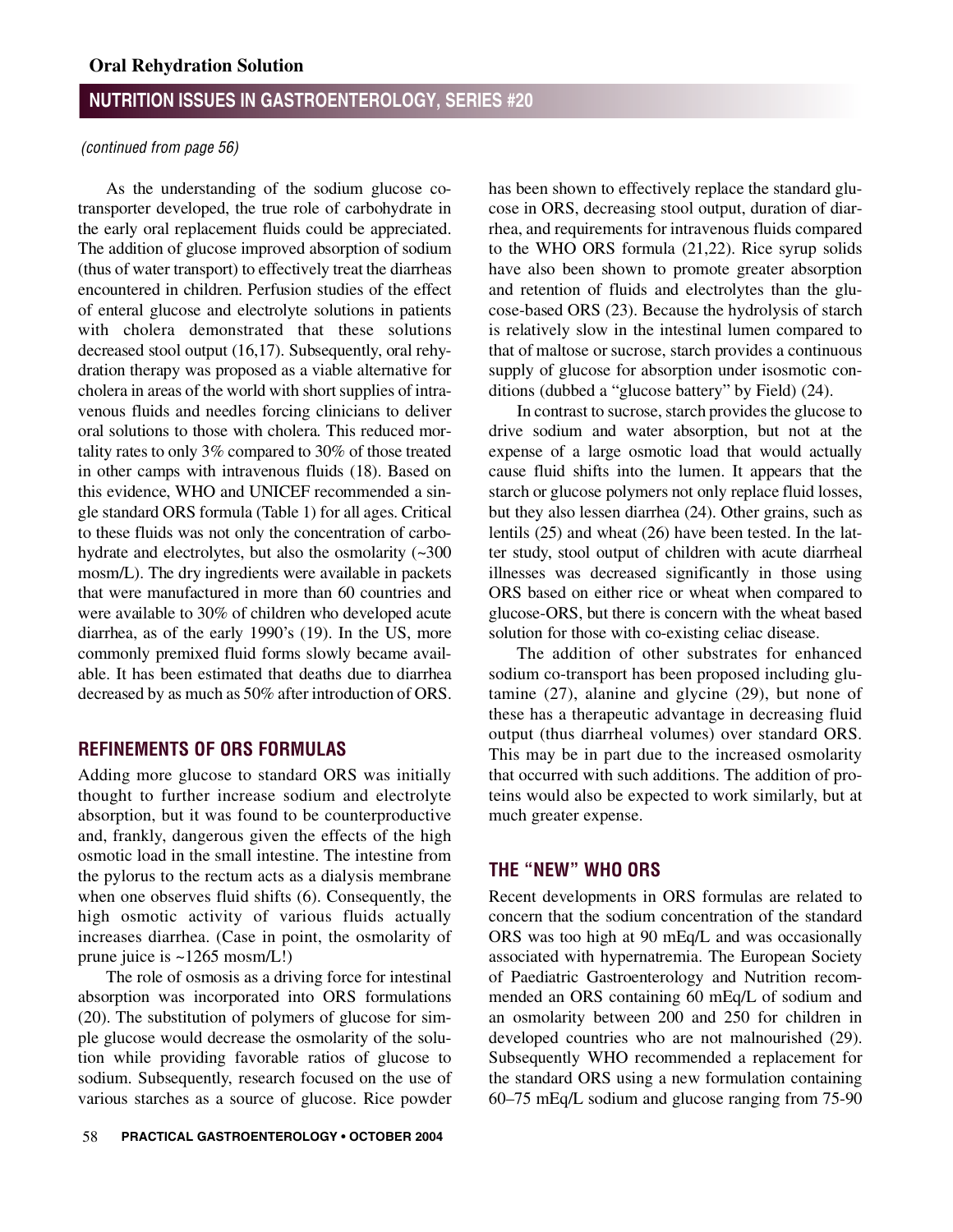mmol/L (Table 1) (30). The 1:1 molar ratio of sodium to glucose was maintained but at a lower osmotic activity. This new reduced-osmolarity ORS while as effective at reducing diarrhea in cholera had an increased risk of hyponatremia (odds ratio 2.1) (31). This new ORS was associated with a generalized seizure in one child with hyponatremia among 341 who received the new formula (32). This complication has lead to controversy regarding this new formula (33,34).

# **ORS: NOT JUST A THIRD WORLD ANSWER**

Application to ORS in North America has been reported in only a few publications, mainly applying it to acute diarrhea of childhood. Clinicians have been admonished for years, because they have not applied the treatment of the third world as a simple solution for acute diarrheal diseases (35). Indeed, only 14 years after the introduction of ORS for cholera, Carpenter (36) wrote "We physicians all presumably accept the 'primum no nocere' principle. On the basis of . . . studies . . . this principle would dictate that oral rehydration be accepted not only as an equal, but perhaps as the superior means of treating acute diarrheal illnesses in the sophisticated and sanitized medical centers of the Western world as well as in rural Bangladesh."

### **Short Bowel Syndrome**

One of the earliest applications of ORS to a patient with short bowel syndrome utilized a low osmolarity solution  $(-210 \text{ mosm/L})$  consisting of  $\sim 50 \text{ mmol/L}$ sodium and 70 mmol/L of a glucose polymer and also a commercially produced ORS containing rice starch (37). With the combination of these mixtures, a low disaccharide diet, and aggressive anti-diarrheals, the patient had marked reduction of stool volume and sodium output, as well as increased urine output. A second application in "un-adapted" short bowel syndrome (3 to 9 weeks post-resection) compared a glucose ORS with an iso-osmotic glucose polymer ORS enriched with glutamine, demonstrated no difference between the two formulae. (27). No comparisons were made to fluid outputs prior to ORS use. We studied the effects of magnesium gluconate added to a rice-based commercial ORS and found that magnesium absorp-

#### **Table 2**

#### **Lessons Learned from the Literature: Suggested Features of ORS**

- Osmolarity in the range of 200 to 300 mosm/L
- Sodium of 60–90 mEq/L
- Potassium of ~20 mEq/L
- Rice starch polymers preferred glucose source – Maximizes absorptive capacity without an osmotic load
- Carbohydrate:Sodium ratio of 1:1

tion could be enhanced with this dosing regimen compared to giving the magnesium in equivalent bolus doses (38).

A very recent report described discontinuation of long-term parenteral nutrition in three patients with short bowel syndrome by using nocturnal enteral infusions of ORS (39). Many reviews of the treatment of short bowel syndrome fail to even raise the topic of ORS.

# **PRACTICAL APPLICATION OF ORS**

We try to tailor our selection and use of ORS based on the principles demonstrated by the literature (Tables 2, 3). ORS plays an integral part in our clinical practice of gastroenterology and nutrition. We use it with particular success in treatment of high stomal outputs of patients who have undergone recent intestinal resections. In many of these individuals it is possible to avoid turning to parenteral solutions to maintain fluid

#### **Table 3**

#### **Lessons Learned from Practice to Improve Compliance with ORS Therapy**

- Sodium concentrations in excess of 70 mEq/L are difficult to get patients to drink
- Initially further dilution of the formula is helpful in "acquiring a taste" for ORS
- Flavoring is almost essential
- Artificially pre-sweetened flavorings may be too sweet (titrate the sweetener)
- Avoid addition of sugar
- Avoid addition of salt (rarely desired!)
- Avoid addition of ice (unless made from ORS)
- Time spent discussing rationale with patients and appropriate educational materials help compliance
- Introduce the concept of sipping not "glugging"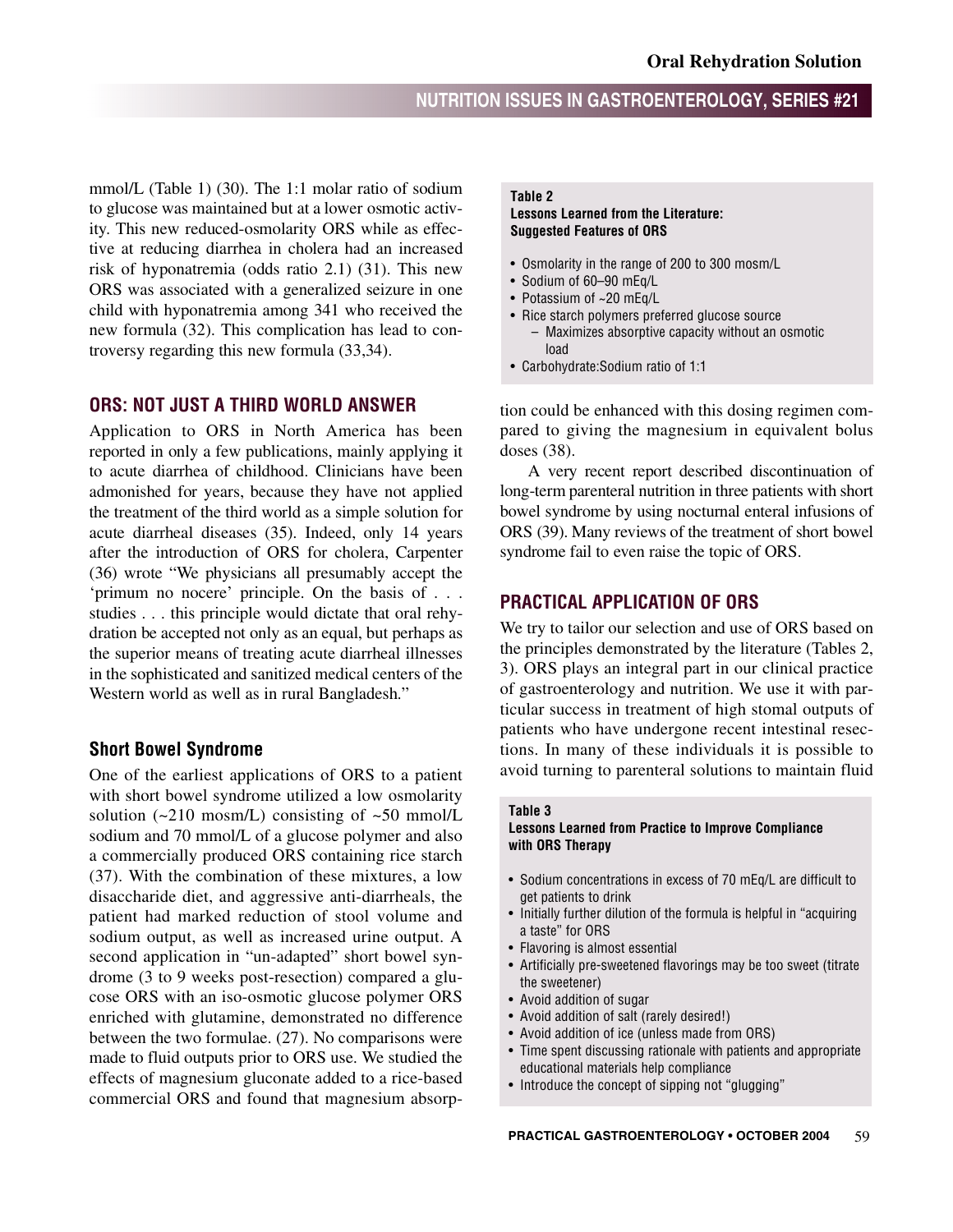#### **Table 4**

#### **Potential Uses For Oral Rehydration therapy**

- Infectious diarrheas
- Short bowel syndrome
- Excessive ostomy losses
- Diarrheal illness in nursing home residents
- Pediatric viral illnesses
- AIDS
- Salt wasting nephropathies

balance. Typically, we place these individuals on a low free sugar diet (low osmolarity), optimize anti-diarrheals (both with respect to amount and timing specifically 30 minutes before meals and at bedtime) and start an ORS, titrating volume requirements as needed to produce a urine output of at least one liter daily. One important point of the anti-diarrheals is that crushing tablets or opening capsules before dosing them is helpful in improving effectiveness. Elixirs of anti-diarrheals can also be used, but care must be taken to recognize which of the medications include sorbitol as a sweetener, thus worsening diarrhea!

Typically we discuss various options of ORS with the patient (Table 1), as well as other fluids that are less desirable. Although the literature suggests that 90 mEq/L sodium is the critical concentration of ORS in short bowel syndrome (40), this recommendation is based on data defining the jejunal efflux in short bowel syndrome  $(41)$ . Based on our clinical experience, these high sodium solutions are very poorly accepted by



**Figure 1.** Cartoon used for teaching patients about the rationale for ORS use. This animated frame depicts osmosis, relating it to the mechanism of fluid shift in short bowel syndrome.

patients (Table 3). Often we find that even 70 mEq/L sodium solutions must be diluted initially to allow the patient to adapt to the taste. Various flavored, artificial beverage powders are helpful in making the solutions more acceptable, however some patients find them too sweet and prefer to add sucralose or aspartame sweeteners to the unsweetened beverage packet.

We train patients in the use of ORS using a selfdeveloped set of cartoons (see example in Figure 1) that explains the concept of intestinal adaptation, a reintroduction to osmolarity, a discussion of sodium absorption, and techniques to increase palatability. Most patients can follow this discussion with the use of simple slides, and thus, we feel, have more likelihood of compliance. Finally, for most patients continual encouragement and recognition of adequate intakes are required for success with the ongoing use of ORS. See Table 4 for potential uses of ORS.

## **ORS: THE FINAL WORD AS OF 2004**

ORS has been called the most important advance in twentieth century (Anon, 1978). It has been credited as the major therapy responsible for decreasing deaths due to diarrhea from 5 million per year in 1980 to 2.2 million in 1999 (42). This simple application of basic intestinal physiology has not been so readily accepted in the US. It has been estimated that the cost of NOT using ORS in acute diarrhea in the United States exceeds \$1 billion in direct medical costs annually (43). Added to this is its potential use in decreasing morbidity in such circumstances as chronic diarrheal diseases, as a replacement for intravenous fluids and TPN in some patients with short bowel syndrome, and to decrease dehydration and the hospital length after colectomy. Our neglect of this inexpensive therapy is a costly omission in western medicine!

#### **References**

- 1. Harvey EN, Danielli JF. *Biol Rev Cambridge Phil Soc,* 1938; 13:319 .
- 2. Singer SJ, Nicolson GL. The fluid mosaic model of structure of cell membranes. *Science,* 1972;175:720-731.
- 3. Fisher RB, Parsons DB. Glucose movement across the wall of the rat small intestine. *J Physiol,* 1953; 119:210-223.
- 4. Crane RB. Hypothesis for mechanism of intestinal active transport of sugar. *Fed Proc,* 1962; 21:891-895.

*(continued on page 62)*